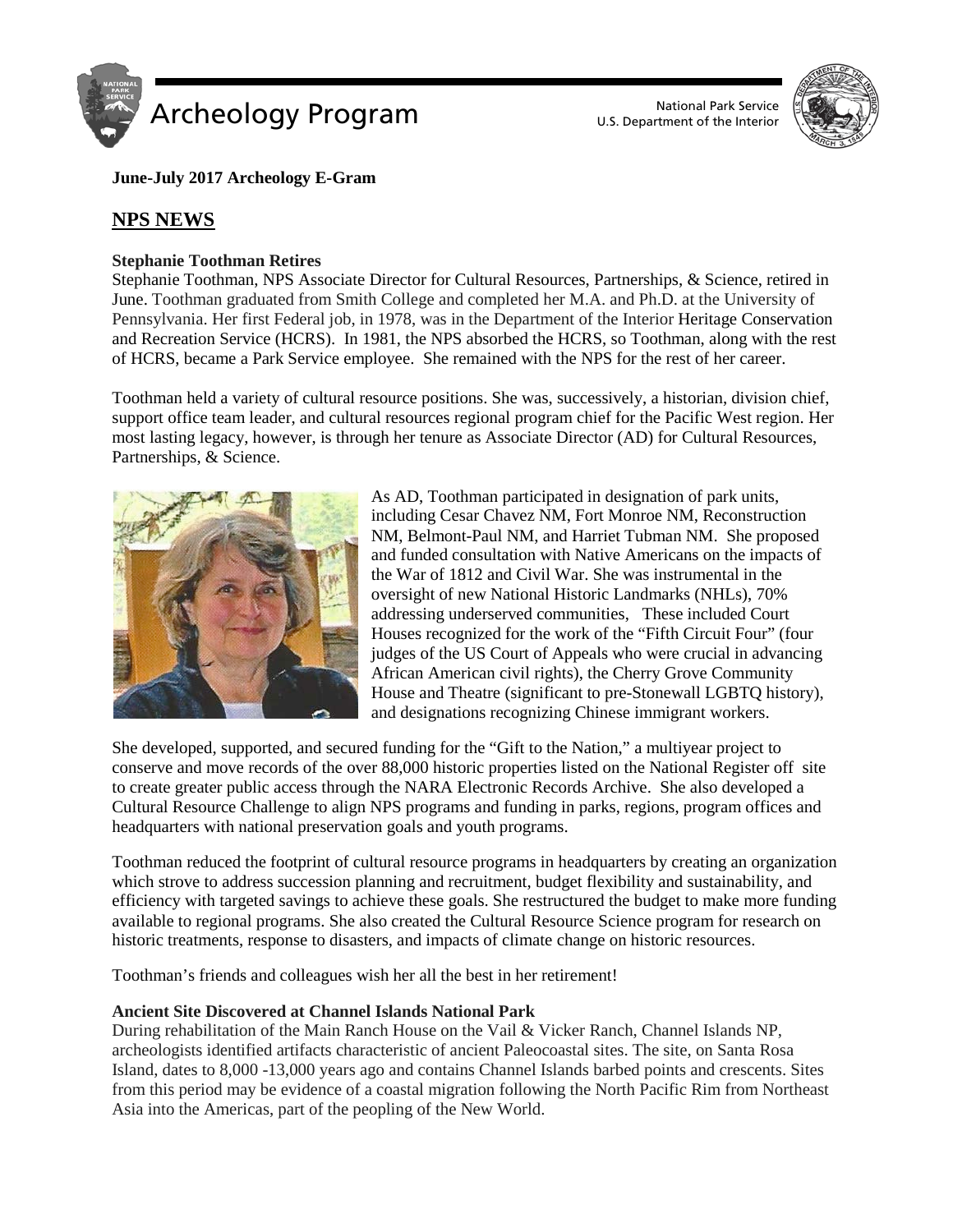"The northern Channel Islands have one of the largest and most significant clusters of early coastal sites in the Americas, with more than 100 sites over 7,500 years old," said Jon Erlandson, University of Oregon archeologist and a leading expert on Paleocoastal archeology. "We suspect the site is at least 10,000 years old, with evidence of some of the earliest people on the West Coast."

Sites on the Channel Islands have produced the earliest evidence for seafaring and island colonization in North America, and the oldest shell middens and the earliest basketry from the Pacific Coast of North America. Santa Rosa Island is also the location of the discovery of Arlington Springs Man, the oldest known human remains found in North America, dating to about 13,000 years ago.

Work on the ranch rehabilitation project was suspended to conduct, in consultation with the Chumash, test excavations to determine the nature, extent, and integrity of the deposits. Part of the ancestral homeland of the Island Chumash, many contemporary Chumash families trace their heritage to Santa Rosa Island. There were up to 1,200 Chumash living there in at least nine known historic Chumash village sites, including *Hichimin*, which was located near the historic main ranch complex.

## *By Yvonne Menard, Chief of Interpretation & Public Information Officer, Channel Islands NP*



**Plateau-Style Long Tent on Exhibit at Whitman Mission National Historic Site**

Put enough teepee skins/canvas together and voila! — a long tent materializes. Whitman Mission NHS will showcase a traditional southern Plateau tribal long tent for public view from July 26-Aug. 2. Wes Jones, Cayuse tribal elder and citizen of the Umatilla Confederated Tribes, will supervise the long tent planning and construction. Jones said "It's rare to see this type of long tent structure set up outside the reservation setting and I hope this exhibit will provide an opportunity for the public to learn about the history of the Walla Walla Basin and the tribes associated with this area."

Construction of the structure will include more than 125 tepee poles and 8 full-size tepee canvases to make a tepee 65 feet long, 18 feet high and 25 feet wide. Conceivably, the last time this style of Plateau tribal architecture was set up and used in the Walla Walla Basin was in the 1860s when the last remaining Cayuse people were forcibly removed from the area and placed on the Umatilla Reservation.

*From the Union Bulletin*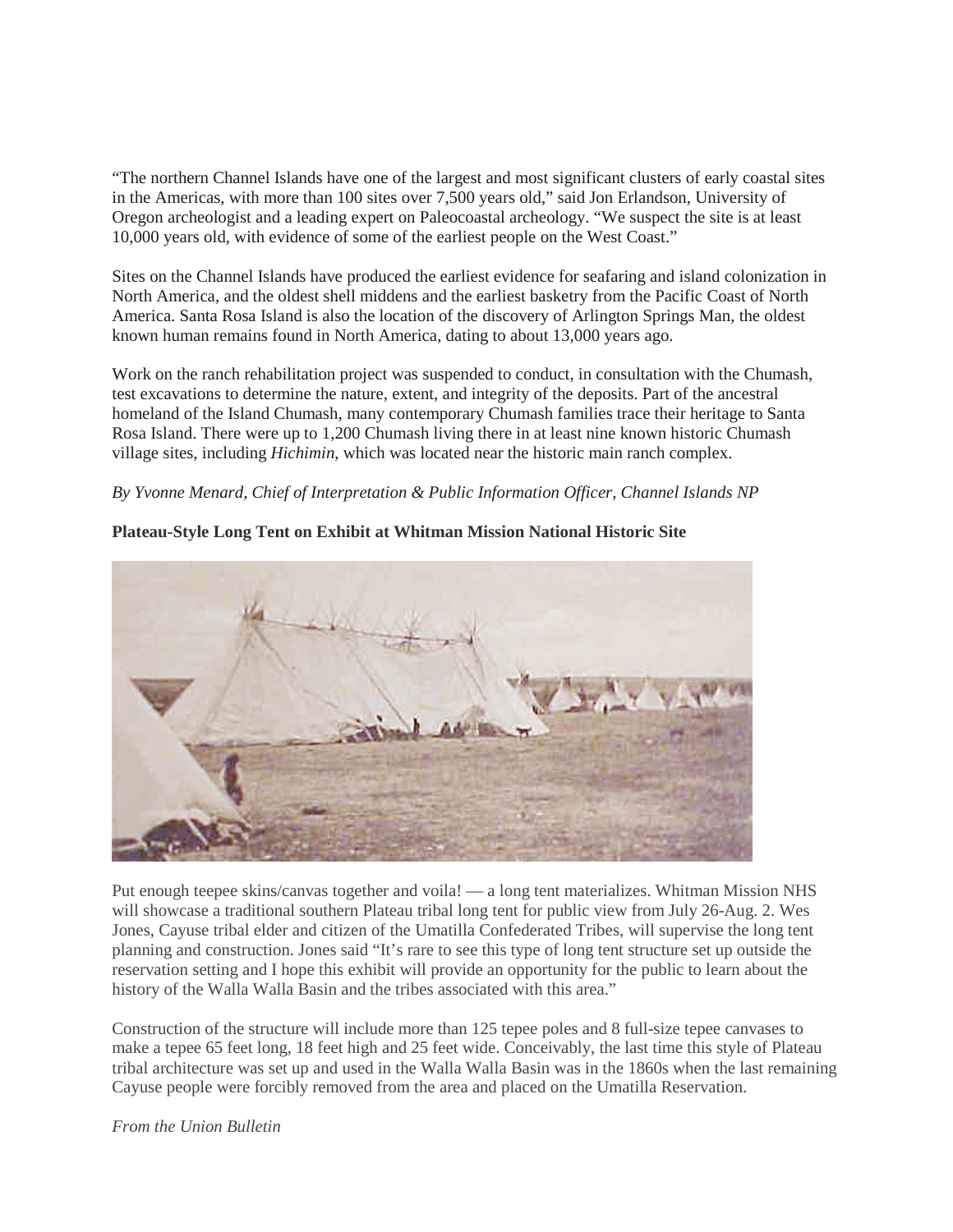## **Urban Archeology Corps at Frederick Douglass National Historic Site**

Students in the Urban Archeology Corps (UAC) at the Frederick Douglass NHS are currently excavating in the park unit. Visitor Services staff as well as Resource Management staff led the program each day. The historical and archeological research is an invaluable resource for the Ranger who gives historical interpretation. Members of the UAC will gain a bigger picture of the NPS with a weeklong trip to the Grand Teton NP, thanks to Groundworks Anacostia.

The Urban Archeological Program began at National Capital Parks-East in 2012 as a partnership between Groundworks Anacostia and the NPS Washington Office. It has since spread nationwide and employs diverse teams to work on public lands. There are Urban Archeology Corps units in Santa Monica Mountains NRA, Richmond Battlefield Park and Chickamauga & Chattanooga NMP. This year's cohort at the Frederick Douglass NHS felt special excitement with the bicentennial of Douglass's birth right around the corner in 2018.

## **New Archeology Teaching with Historic Places Lesson Plan**

The NPS Cultural Resources Office of Interpretation & Education has announced, the launch of a new Teaching with Historic Places Lesson Plan *Discover the African Burial Ground National Monument: A Lightning Lesson from Teaching with Historic Places*. The lesson asks students to use the historic New York cemetery to investigate American history and culture.

Using the classic TwHP pedagogy in an updated presentation of maps, readings, and images, students develop theories about the influence of the Historic Preservation Act of 1966, the African diaspora, and how cultural traditions give meaning to life and death. The lesson was first drafted by contractor Beth Pruitt and developed by NPS staff.

Find it at the [https://www.nps.gov/subjects/teachingwithhistoricplaces/lightning-lesson-003\\_african](https://www.nps.gov/subjects/teachingwithhistoricplaces/lightning-lesson-003_african-burial-ground-national-monument.htm)[burial-ground-national-monument.htm](https://www.nps.gov/subjects/teachingwithhistoricplaces/lightning-lesson-003_african-burial-ground-national-monument.htm) where you can download the full PDF of the lesson plan.

## **Mesa Verde National Park Posts Vandalism Pictures on Facebook**

Mesa Verde NP is dealing with an increase in vandalism, littering and graffiti. To educate visitors about the damage, park officials shared photos of the damage done to the park on Facebook. Pictures include names rubbed onto sandstone using prehistoric charcoal dug from archeological site at the park.

The post also reminds readers that 719 Rocks, a social media craze involving painting and hiding rocks for others to see, is illegal on federal lands. The park says visitors have also been stacking rocks to make rock cairns. These cairns can be 'harmful to other visitors' in that they 'may lead people off trail and into a dangerous area, resulting in a fall or injury.' Park officials have asked visitors to refrain from engaging in this kind of activity, and to let workers know if they see anyone else doing damage.

## *By Ashley Collman for Daily Mail*

#### **Senior Pass for Senior Archeologists**

The price of the America the Beautiful – National Parks and Federal Recreational Lands Senior Pass will increase to \$80 on August 28, 2017. Until then, archeologists who are U.S. citizens and permanent residents and are 62 years or older can purchase the lifetime Senior Pass for \$10. Pass holders are given lifetime access to more than 2,000 sites and parks managed by the NPS, USFWS, BLM, BOR, USFS, and the USACE.

A Senior Pass covers all entrance fees and standard amenity (day use) fees and may provide senior discounts for things such as tours or campsites. It will make you even more popular because it also waives the entrance fee for travelling companions. At per-vehicle fee sites, the pass admits the pass holder and all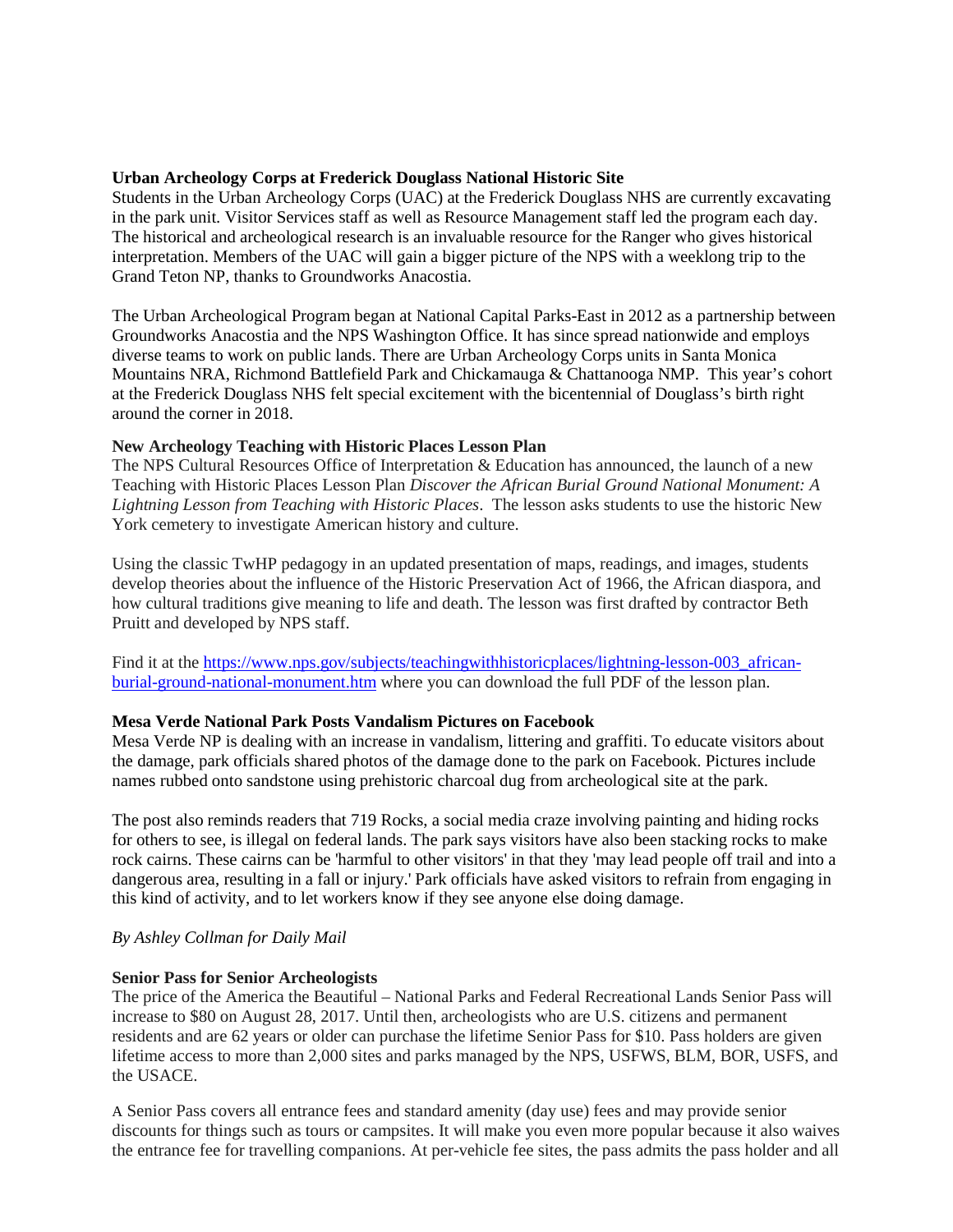passengers in a noncommercial vehicle. At a per-person fee site, the pass admits the pass holder and three other adults.

The pass can be purchased before August 28 at a national park or other Federal recreation area that charges an entrance or day use fee. The pass can also be obtained by mail or online, for \$10 before August 28 but there will be an additional \$10 charge for processing. Due to expected high order volume, there could be delays with online and mail order processing of up to several months.

To order a pass online, go to<https://store.usgs.gov/senior-pass>

*From story by Kathy Kupper*

# **FEDERAL NEWS**

## **Interior Department Awards Maritime Heritage Grants**

On July 7, 2017, Interior Secretary Zinke announced recipients of the 2016 Maritime Heritage Grants. The NPS is distributing \$1,752,073 for 27 maritime heritage grants to applicants in 13 states and the District of Columbia. In partnership with the Maritime Administration (MARAD), the NPS awarded grants for projects that teach about and preserve sites and objects related to our nation's maritime history.

Recipients include the Naval Historical Foundation, which will use the grant dollars to digitize documents related to the American Revolution. Primary source documents regarding naval heroes like John Paul Jones will be at your fingertips. In Virginia, the Mariners' Museum will acquire a Fourier Transform Infrared Spectrometer that can identify organic-based compounds in artifacts from *USS Monitor.*

Maritime heritage grant funding is also helping the environment. The Dubuque County Historical Society in Iowa was awarded funds to eliminate lead-based paint and its hazards on the steam dredge *William M. Black.* Earlier in its life, the vessel was used to dredge the Mississippi and Missouri rivers.

Maritime heritage grant money comes from the sale of obsolete merchant class government vessels that were once operated by the Coast Guard, ACE and FWS. Metal recyclers paid MARAD to dismantle the vessels. Twenty-five percent of the sale proceeds (over \$75 million since 2005) funds the Maritime Heritage Grant program.

#### *From story by Denise Krepp, The Maritime Executive*

#### **Bureau of Ocean Energy Management Releases Cultural Resource Guidance**

The Bureau of Ocean Energy Management (BOEM), Office of Renewable Energy Programs (OREP) has released guidelines with recommendations on effective methods for identifying historic properties and the format for providing this information to BOEM. As part of a submission for an undertaking, BOEM requires detailed information regarding the nature and location of historic properties that may be affected by the proposed activities. This information is used to assist the Bureau in meeting its obligations under Section 106 of the National Historic Preservation Act and the National Environmental Policy Act.

These guidelines are intended for current and prospective lessees, developers, and the archeologists and other historic preservation professionals working on their behalf. They are tailored to the site-specific surveys conducted to identify historic properties that may be impacted by offshore renewable energy

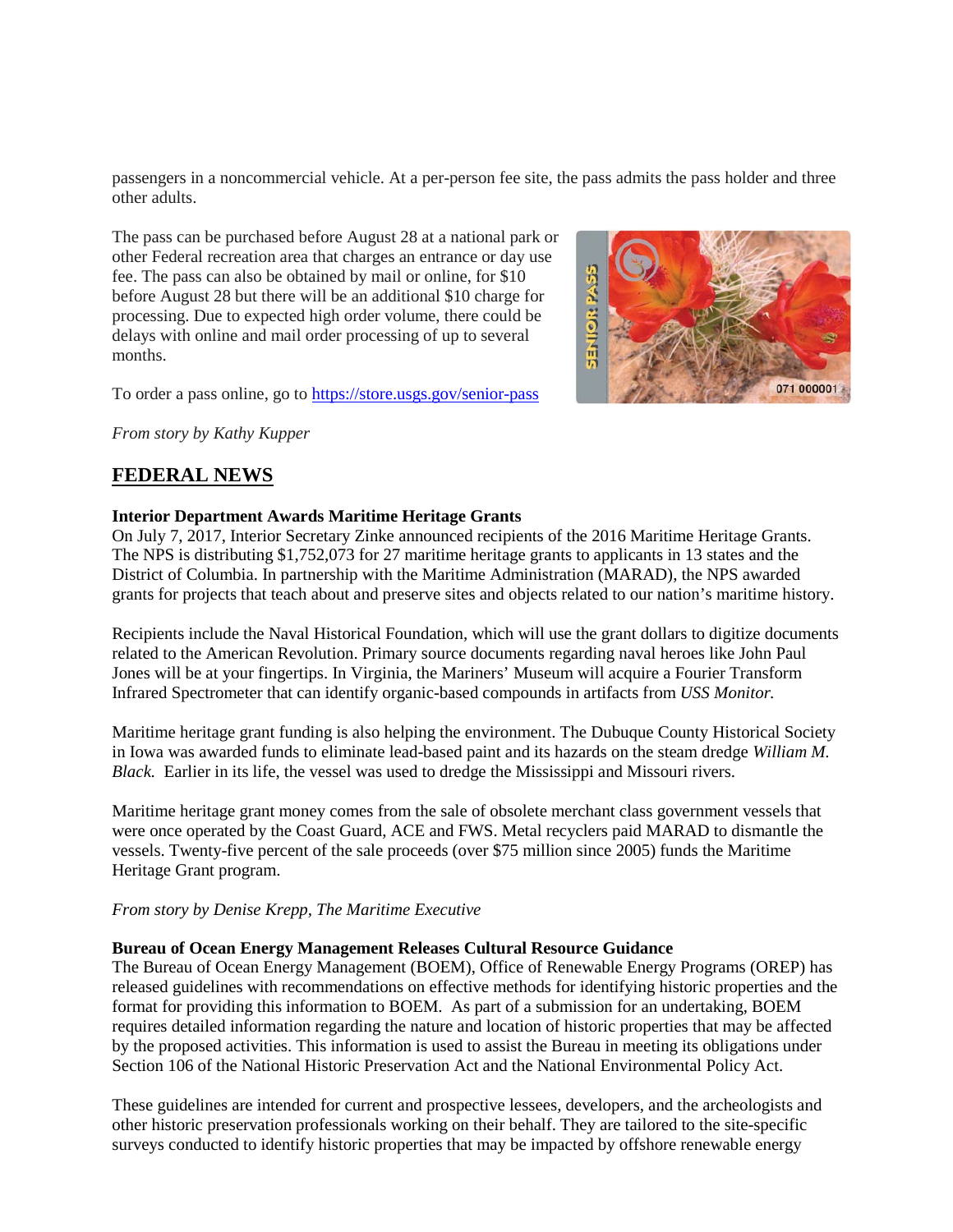activities. These guidelines provide a framework for applicants to design historic property identification surveys that will provide BOEM with information sufficient to conduct the necessary review of a plan.

#### The guidelines are available at

[https://www.boem.gov/Guidelines\\_for\\_Providing\\_Archaeological\\_and\\_Historic\\_Property\\_Information\\_Pursuant](https://www.boem.gov/Guidelines_for_Providing_Archaeological_and_Historic_Property_Information_Pursuant_to_30CFR585/) [\\_to\\_30CFR585/](https://www.boem.gov/Guidelines_for_Providing_Archaeological_and_Historic_Property_Information_Pursuant_to_30CFR585/)

#### **Update on Application Form for Permit for Archeological Investigations**

The Paperwork Reduction Act requires that OMB clearance for the application form for the Permit for Archeological Investigation (PAI), the ARPA permit application, be renewed every three years. The current renewal date is July 31, 2017. The 30-day Notice for the permit application was published in the Federal Register on July 20, 2017, and NPS has submitted the package for OMB renewal of the permit application; the current application may be used until OMB completes its review. Once renewed, the new permit application may be used for three years.

In the past, the Department Consulting Archeologist has renewed OMB approval for the application form for all Federal agencies, and will continue to do so. However, since the removal of the requirement in ARPA in 1996 to report to Congress on archeological activities, the collection of archeological data across the federal government has diminished significantly. The data being used to renew the permit application was insufficiently accurate for an overall submission and, consequently, the NPS has converted the application to a Common Form.

A Common Form requires each agency that uses the permit application to independently submit data to ROCIS (Regulatory Information Service Center (RISC) and Office of Information and Regulatory Affairs (OIRA) Combined Information System). Each agency that uses the permit application should contact their Information Collection Clearance Officer for guidance on submitting data to ROCIS.

#### **Contact:** Karen Mudar, [karen\\_mudar@nps.gov](mailto:karen_mudar@nps.gov)

**National Park Service Intermountain Region Develops Cultural Resource Personnel Directory**

When Bison Connect replaced Lotus Notes as the NPS e-mail carrier in 2012, it eliminated the Employee Directory. This very useful tool allowed user to identify employees in NPS units based on their job title. This meant that you wouldn't have to reveal that you had forgotten the name of the archeologist at Park X who worked on  $19<sup>th</sup>$  century tobacco pipes; you could find their contact information in the Directory (along with their name!).

To begin to fill the gap left by the demise of the directory, in the Intermountain Region the Resource Stewardship Advisory Team has developed a searchable roster to help field level and program office staff better find colleagues that deal with similar cultural and natural issues.

You can search by **name**, **park acronym**, **specific skill**, or use the drop-down category filters to find specific skills. To sort the table, click on the column heading. NPS employees can access the Cultural and Natural Resource Skills Roster, by going to https://sites.google.com/a/nps.gov/imro\_intranet/people/cultural-and-natural-skills-roster.

#### **Celebrate International Archaeology Day**

Every October the Archaeological Institute of America and organizations around the world present archeological programs and activities for all ages and interests. Whether it is an archeology fair, a guided tour of an archeological site, a lecture, or a classroom visit from an archeologist, the interactive, hands-on programs provide the chance to indulge your inner Indiana Jones.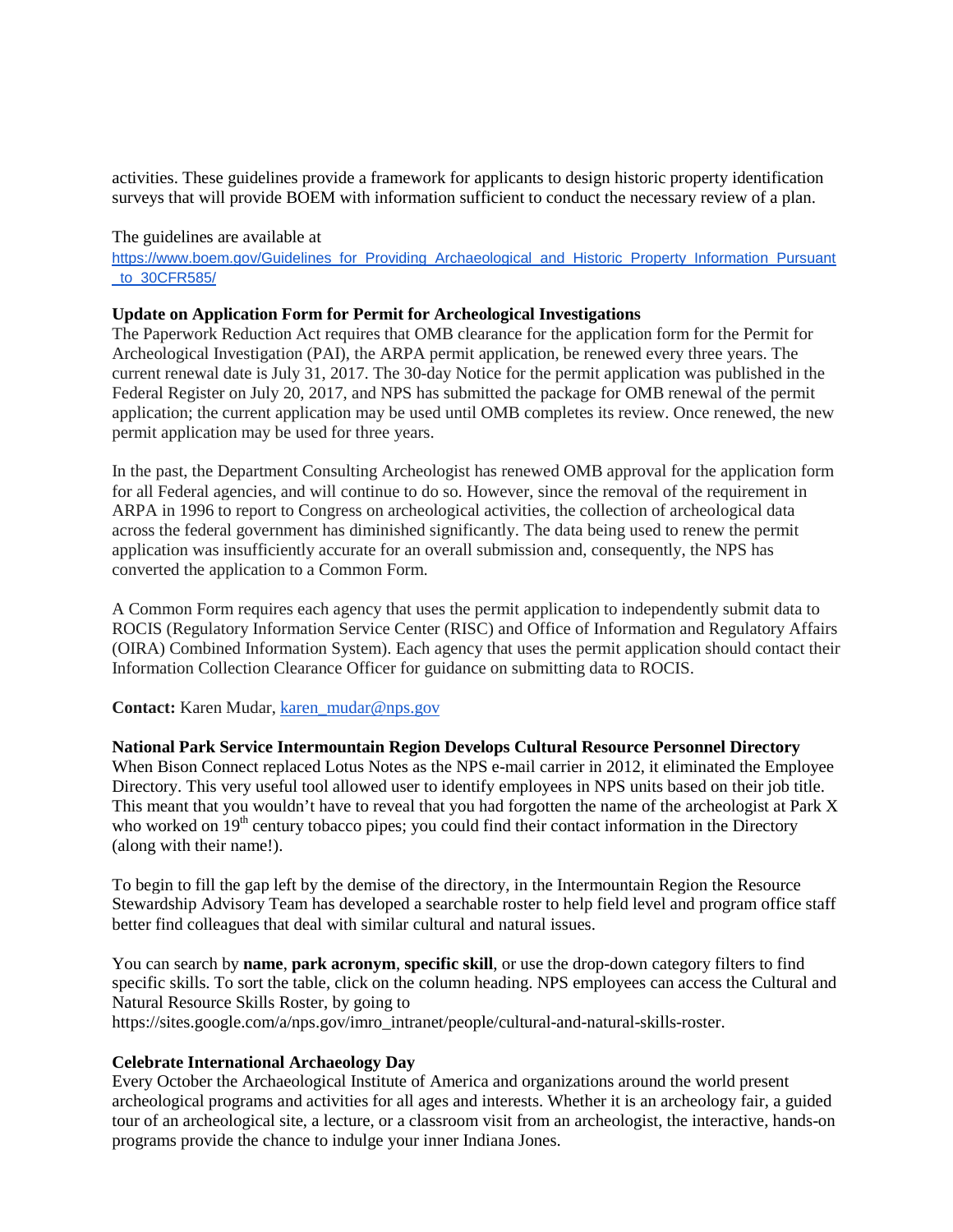Summer means that International Archaeology Day, October 21, 2017, is getting closer and the 2017 list of Collaborating Organizations is getting longer! Are you on the list yet? Be sure to submit your event to be part of the action! Completing the event form will automatically add any organizations you include on the Sponsoring Institution/Organization line to the 2017 IAD Collaborating Organizations list. Not ready to list your event? Fill out the Collaborating Organization agreement form to have your organization listed on the website now. You can add your event to the website later when you are ready.

To add your organization to the 2017 list and learn more about International Archaeology Day, go to <https://www.archaeological.org/archaeologyday/about>



## **Guidelines Developed for Drilling Near Chaco Canyon**

The BLM and the BIA have released a final report weighing the effects of oil and gas development on issues ranging from archeological resources to light pollution in northwestern New Mexico. The planning area encompasses more than 6,500 square miles of federal, state, tribal and private lands.

The campaign to curb drilling has shifted focus from pollution concerns to the cultural ties that Native American tribes have to Chaco Culture NHP and related archeological sites. Environmentalists and Navajo Nation officials have voiced concerns about the uptick of drilling in the San Juan Basin and the proximity of wells and roads to cultural sites. Earlier this year, Navajo officials sought a moratorium on drilling and lease sales while the All Pueblo Council of Governors raised their own concerns.

The BLM has established a 10-mile buffer around the park and officials say they will continue to offer government-to-government consultations with tribes to help inform the agency's decisions while the planning process is underway. The management plan is in need of an update due to changing technologies that are expected to result in more wells and surface disturbances than was planned for more than a decade ago. The overall planning process is expected to be done by 2020.

#### *By Susan Montoya Bryan, Associated Press*

## **BLM Travel Plan Suits Resolved but Conflict Persists**

The 10th Circuit Court of Appeals has signed off on a settlement the BLM negotiated with environmental groups to resolve a tangle of lawsuits over off-road motorized access in six southeastern Utah resource management areas. Utah argued the settlement would undermine counties' claims to 3,000 routes now under litigation. U.S. District Judge Dale Kimball concluded the settlement would not affect the counties' interests, calling it "a fair and lawful resolution of years of litigation." The environmental groups had opposed travel plans, adopted in 2008, because they authorized extensive networks of motorized routes totaling 20,000 miles, and now the BLM has agreed to reevaluate them.

The state and counties intervened in the suit brought by the Southern Utah Wilderness Alliance and its allies, which argued the BLM had rubber-stamped the counties' motorized access plans across 6 million acres of public lands without conducting required surveys of cultural sites or taking steps to minimize these routes impacts. While the counties disputed the settlement's legitimacy, other intervening parties, including OHV groups, energy companies and the Utah School and Trust Lands Administration, either signed off on the deal or did not oppose it.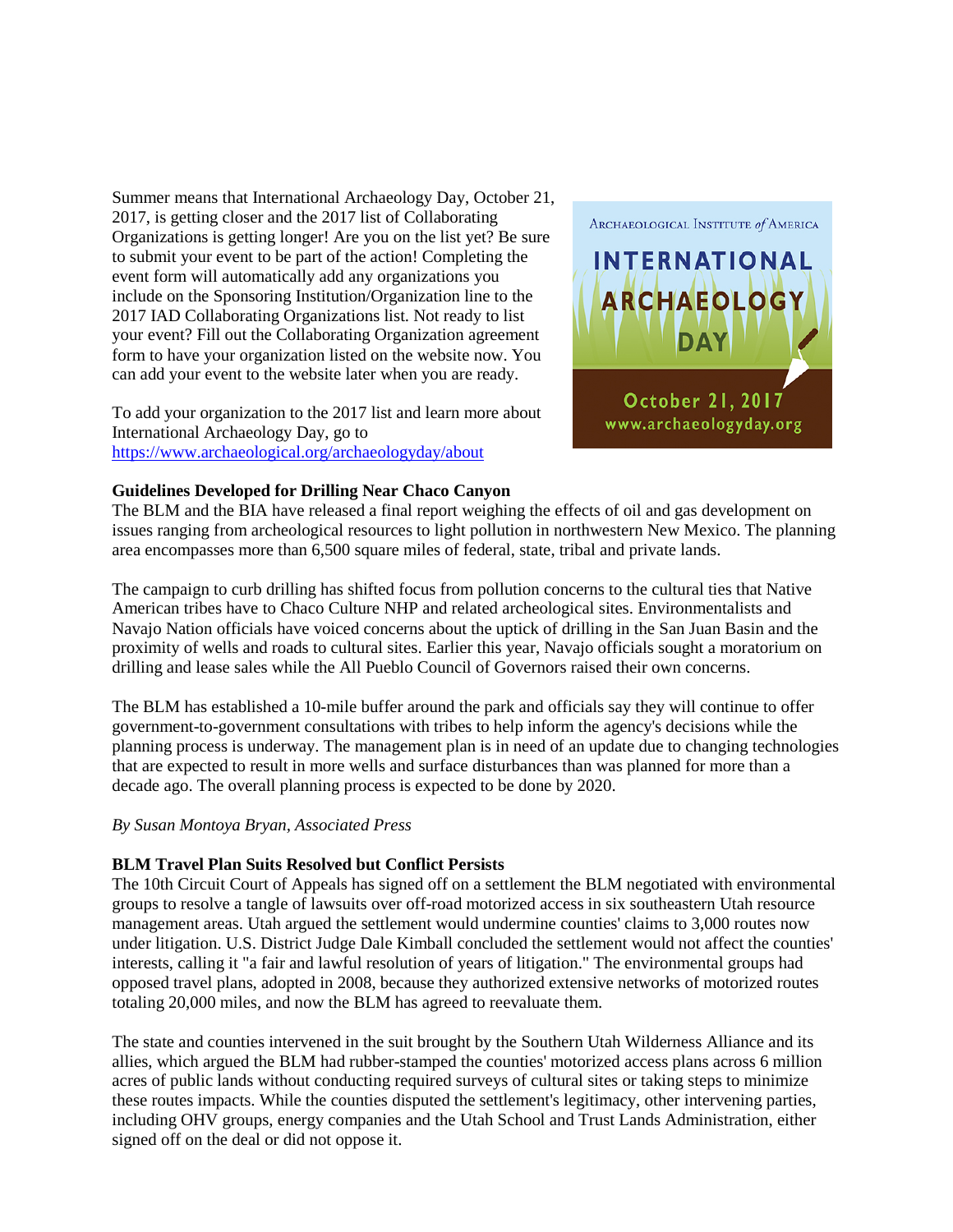The settlement sets an eight-year time frame for reviewing 13 travel planning areas covering about 10,000 miles of routes, or half the total approved under the disputed resource management plans.

## *From story by Brian Maffly, The Salt Lake Tribune*

## **Legislation to Prohibit Trafficking of Native American Items Reintroduced in Congress**

Senator Martin Heinrich has re-introduced the bipartisan Safeguard Tribal Objects of Patrimony (STOP) Act, S. 3127, to prohibit the exporting of sacred Native American items and increase penalties for stealing and illegally trafficking tribal cultural patrimony. Senators Jeff Flake, Tom Udall, John McCain, Brian Schatz, Steve Daines, Jon Tester, and Lisa Murkowski are co-sponsors of the bill.

Specifically, the STOP Act would:

- Increase penalties for NAGPRA criminal violations to more closely match the National Stolen Property Act and other similar statutes.
- Prohibit the export of items obtained in violation of NAGPRA and related statutes.
- Establish a policy for the United States of encouraging the voluntary return of tangible cultural heritage to tribal communities. The bill directs the Secretaries of Interior, Homeland Security, and the State Department, as well as the Attorney General, to appoint liaisons to facilitate the voluntary return of cultural property.
- Establish a tribal working group to develop recommendations on the return of cultural heritage, the elimination of illegal commerce in cultural heritage, and repatriation of cultural heritage that has been illegally trafficked.

Representative Ben Ray Lujan introduced a similar bill, H.R. 3211, in the House of Representatives.

# **GRANTS AND TRAINING**

## **National Park Service Park NAGPRA Program Offers Training**

The NPS Park NAGPRA program is offering two in-person training sessions -- one in Boulder City, NV in September and the other in Moab, UT in October **--** about the Native American Graves Protection and Repatriation Act (NAGPRA). The training will provide an overview of NAGPRA and prepare participants to respond to inadvertent discoveries and plan for intentional excavations as prescribed by the law. Topics include, but are not limited to

- history/background
- NAGPRA basics
- collections (inventories and summaries)
- intentional excavations and inadvertent discoveries
- plans of action and comprehensive agreements
- culturally unidentifiable and unclaimed
- tribal consultation
- evaluating repatriation requests (claims), and
- reburial on park lands.

## Boulder City, NV September 6-7, 201

- Class size is limited to 24.
- Deadline to sign up is **August 18, 2017**.
- Register through DOI Learn.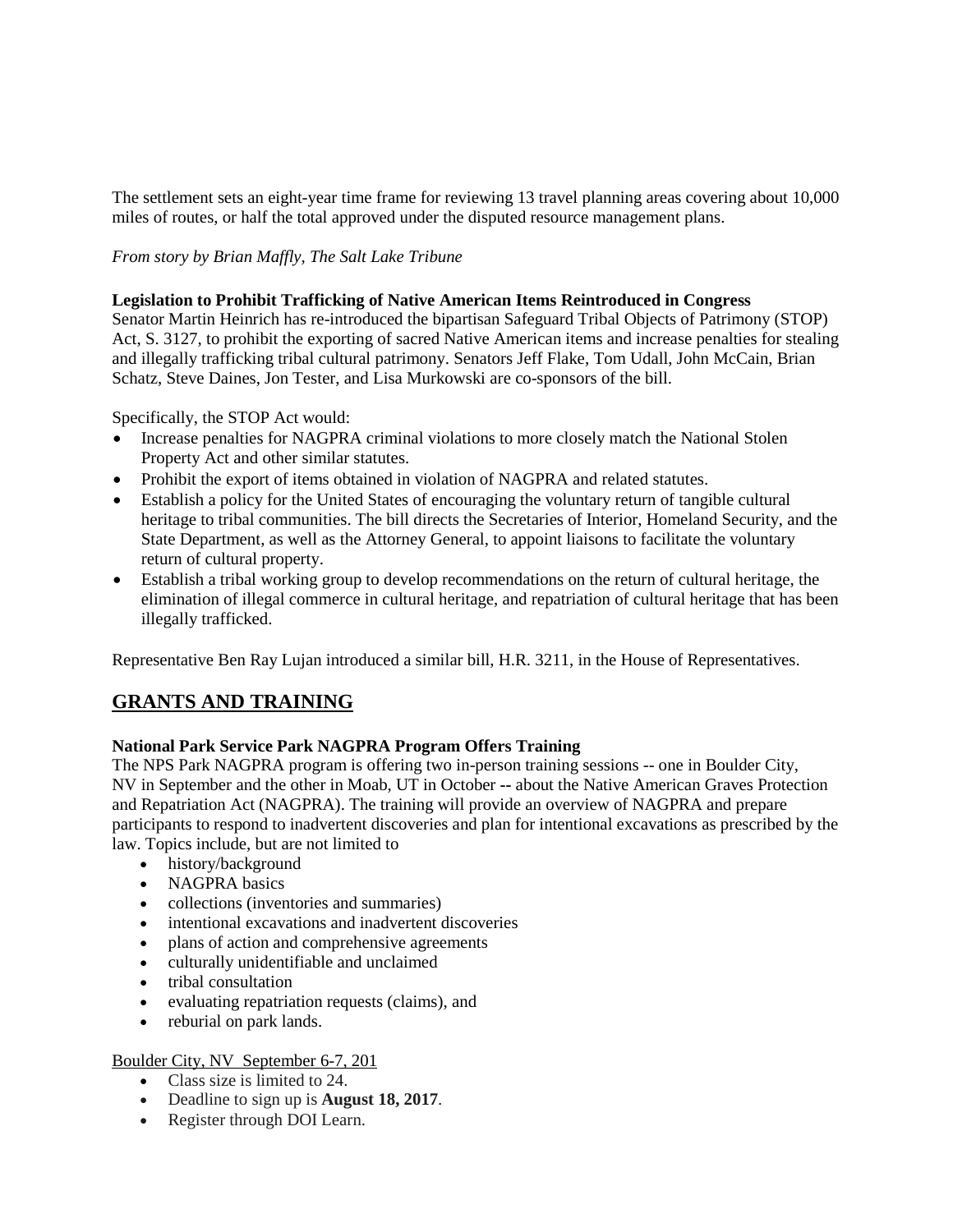Moab, UT October 25-26, 2017

- Class size is limited to 30.
- Deadline to sign up is **October 9, 2017**.
- [Register](https://gm2.geolearning.com/geonext/doi/scheduledclassdetails4enroll.geo?&id=310404) through DOI Learn.

**Contact:** Mary S. Carroll, 303-969-2300, [mary\\_carroll@nps.gov](https://mail.google.com/mail/?view=cm&fs=1&tf=1&to=mary_carroll@nps.gov)

## **National Center for Preservation Technology and Training Offers NAGPRA Training**

The National Center for Preservation Technology and Training, the Friends of NCPTT, and the National NAGPRA Program, will partner to offer a four-day course on the statute, regulations, requirements, and compliance aspects of NAGPRA August 15-18, 2017, at New Orleans Jazz Museum at the Old U.S. Mint. The objective is to introduce participants to the purpose and requirements of NAGPRA.

Classroom instruction will include discussions with NAGPRA representatives from Indian tribes who will share their responsibilities and experiences. The workshop will conclude with demonstrations of innovative technologies that can be used for documenting artifacts prior to repatriation as well as for current and future research.

The cost is \$500 per participant. Student fee is \$250

Contact: Tadd Britt (318) 521-5641

## **SLIGHTLY OFF-TOPIC: Passing of Anthropologist Alice Dewey**

Emeritus Professor of Anthropology Alice Dewey passed away from a stroke on June 11, 2017, at Manoa Cottage Kaimuki in Honolulu. She was 88 years old. Dewey earned a BA, MA, and PhD in anthropology from Radcliffe College. She was part of a multidisciplinary research team sponsored by Harvard and MIT to study Javanese culture in Pare, Indonesia. The Mojdokuto project, directed by Douglas L. Oliver, included Clifford and Hildred Geertz, Robert Jay, Donald Fagg, and Edward Ryan. The work of this team (1953-1954) was as pioneering anthropological research on Java by Americans, and the beginning of Dewey's lifelong love affair with Java. Dewey's resulting monograph, *Peasant Marketing in Java*, was widely recognized as a major contribution to economic anthropology and the study of Javanese culture. Dewey joined the Department of Anthropology at the University of Hawaiʻi in 1962 where she worked until partial retirement in 2005 and full retirement in 2007.

Shortly after moving to Hawaii, Dewey purchased a large house that had been the residence of the British ambassador to the Kingdom of Hawaii. Dewey is, rightly, recognized for her contributions to small scale market economies and Javanese ethnography, but it is her support of students that earned her a special place in the history of Southeast Asian anthropology. She filled her house with books, dogs, and graduate students, some of whom stayed for decades. Her generosity in offering housing, loans, incisive reviews, and moral support that allowed struggling students to finish degrees and gain employment undoubtedly profoundly influenced the field.

It was in this capacity that Dewey came into contact with the Obama family. Dewey was the graduate advisor for S. Ann Dunham-Soetoro, mother of President Obama. They were also personal friends, and Soetoro often stayed with Dewey on visits to Hawaii. After Dunham died in 1995, Dewey co-edited her dissertation, published as *Surviving against the Odds: Village Industry in Indonesia*. When Obamaentered the 2008 American presidential race, there was a flurry of attention focused on his mother. Dewey gave interviews to newspapers, radio programs, magazines, and appeared on TV broadcasts, including CNN's Anderson Cooper 360° show. She joked about her "second career" as a spokesperson for Soetoro and was a key respondent for her biography, *A Singular Woman*, by Janny Scott.